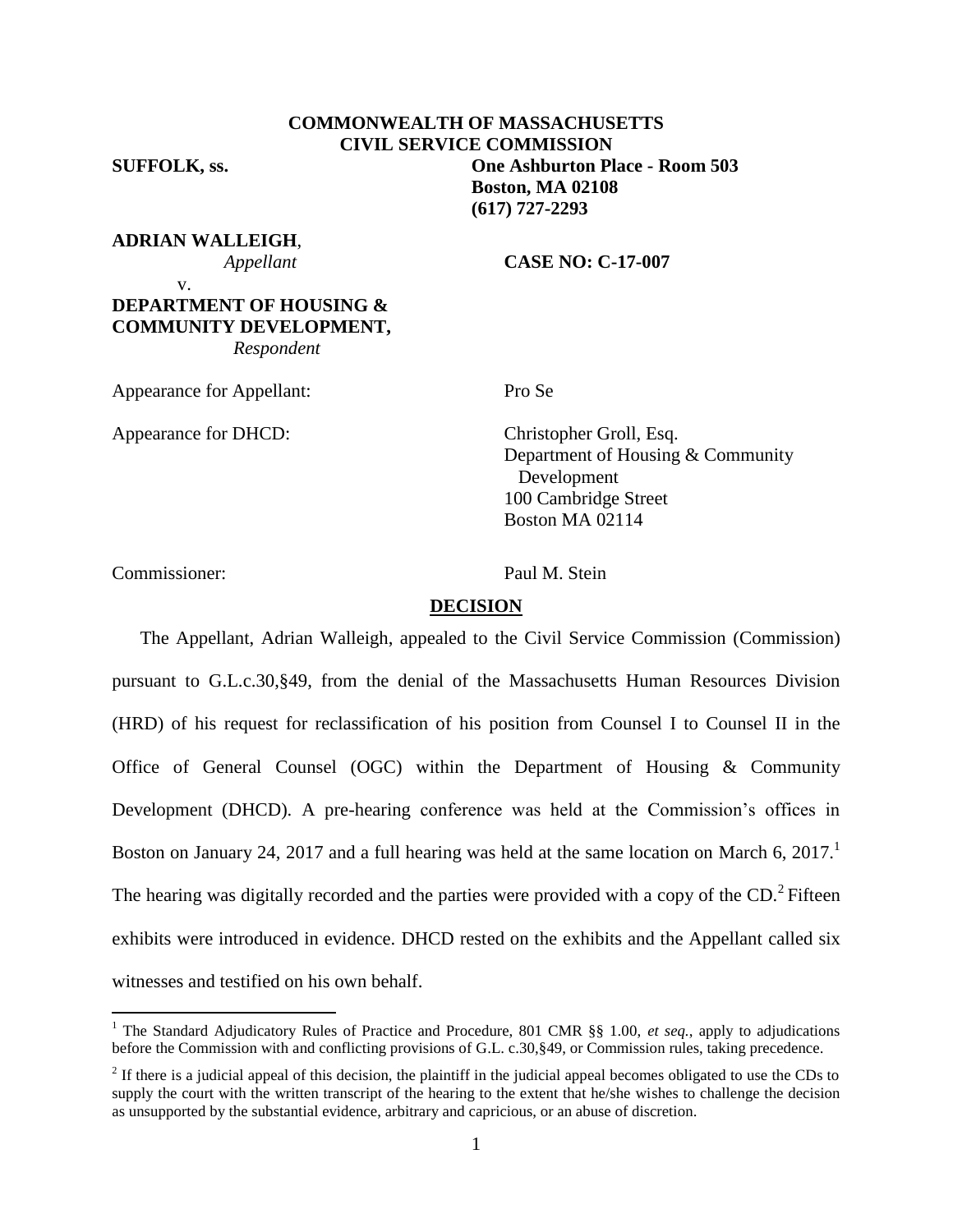#### **FINDINGS OF FACT**

Based on the Exhibits entered into evidence and the testimony of the following witnesses:

#### *Called by DHCD*:

• None

*Called by the Appellant:*

- Adrian Walleigh, Esq., Counsel, DHCD/OGC, Appellant
- Jennifer Foley, HR Director, DHCD
- Roberta Rubin, Esq., Chief Counsel, DHCD/OGC
- Christine McClave, Esq., Deputy Chief Counsel, DHCD/OGC
- Michael Malamut, Esq., Senior Counsel, DHCD/OGC
- Alvina Brevard, Director Field Operations, DHCD/DHS
- Ita Mullakey, Associate Director, DHCD/DHS

and taking administrative notice of all matters filed in the case, pertinent law and reasonable

inferences from the credible evidence, a preponderance of evidence establishes these facts:

1. The Appellant, Adrian G. Walleigh, currently holds the position of Counsel I in the Office of General Counsel (OGC) of the Department of Housing and Community Development (DHCD). He was appointed to that position in December 2011. (*Exhs. 2, 8 & 16; Testimony of Appellant*)

2. Atty. Walleigh received a B.A. degree from Franklin & Marshall College in 1999. He received a J.D. degree from New England School of Law in 2006 and was admitted as a member of the Massachusetts bar that same year. (*Exhs. 2 & 16; Testimony of Appellant*)

3. Prior to his employment with the DHCD, Atty. Walleigh was employed for approximately five years as a staff attorney with a non-profit, where he represented low income individuals on landlord/tenant and other government benefits (TAFDC, SSI, SSDI and Section 8) and family law cases. (*Exhs. 2 & 16; Testimony of Appellant*)

4. The DHCD's OGC is headed by a Chief Counsel (currently Roberta Rubin), who directly supervises a Deputy Counsel (under whom are a team of four hearings officers, one Counsel I and three other staff). Also reporting directly to Chief Counsel Rubin is a team of staff attorneys,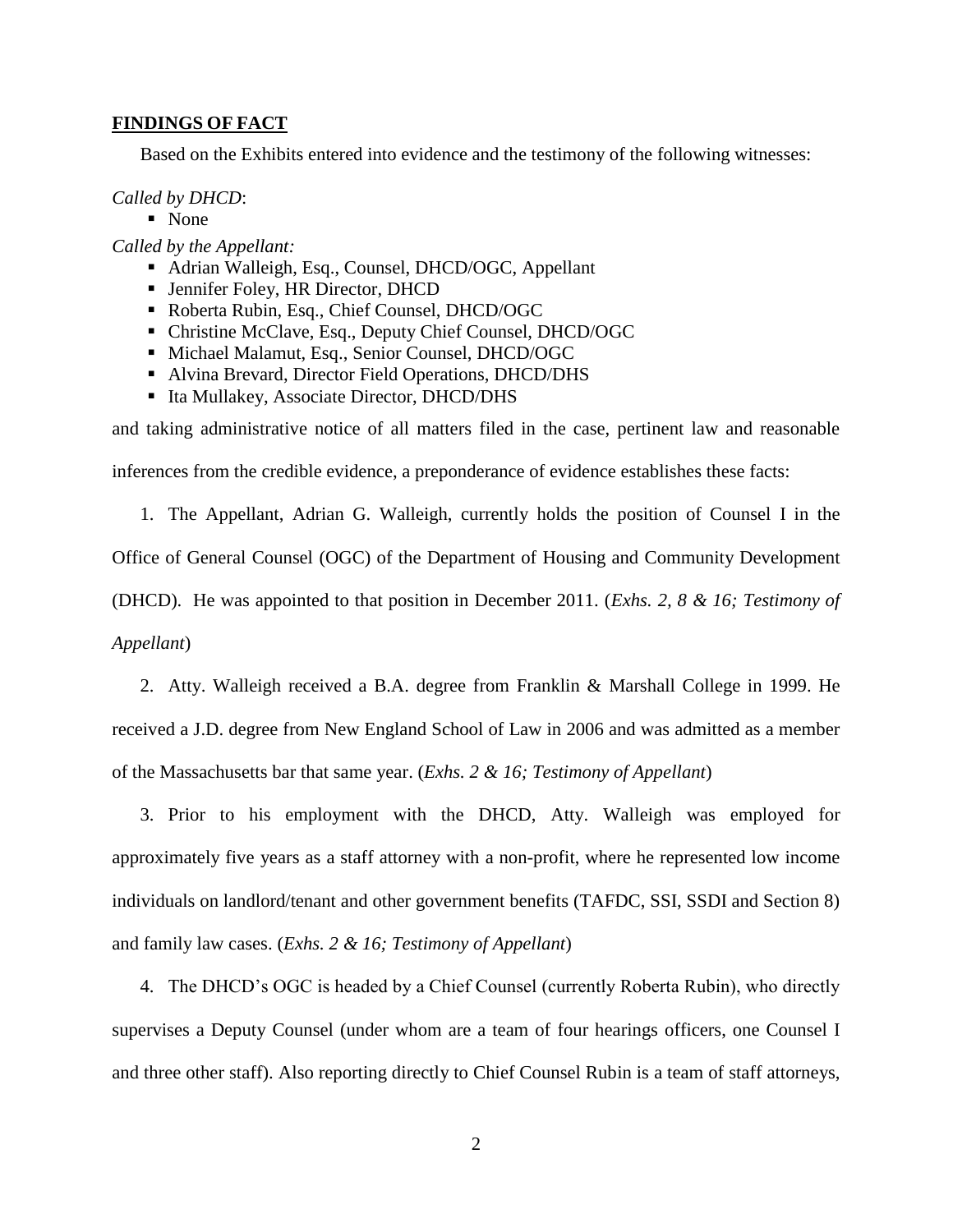currently comprised of a Counsel III, four Counsel IIs, and two Counsel Is (including Atty. Walleigh) and a Paralegal. A recently hired Risk Management Specialist also directly reports to Chief Counsel Rubin.. (*Exhs. 7 & 11; Testimony of Appellan)t*

5. When he was hired in 2011, Atty. Walleigh was assigned to assist in providing legal representation to the Emergency Assistance (EA) program. Although technically reporting to the Chief Counsel, Atty. Walleigh received his assignments from, and was supervised on a day-today basis by Michael Malamut, a Counsel II and "Primary Program Counsel" for the EA program. Atty. Walleigh's initial responsibilities were at a "low level", consistent with an entry level position and he "had to discuss almost everything with Attorney Malamut before answering questions from the field or sending emails and get all of my written work checked by him before going out." (*Exh. 16; Testimony of Appellant, McClave & Malumut*)

6. Over time, Atty. Walleigh's work on the EA program changed and he began to work more independently. A second Counsel II was hired and, for a time there were three attorneys working on the EA program. In 2014, after Atty. Malumut transferred to other primary duties and the other Counsel II was terminated during his probation period, Atty. Walleigh became the sole Primary Program Counsel responsible for handling that program, essentially taking over the work previously performed by his former Counsel II mentor, Atty. Malumut.. Atty. Walleigh's Employee Performance Review Form (EPRS) for FY 2016 and FY 2017 reflect major revisions consistent with this change in duties as well as the diminished need for oversight "appropriate in light if his years of experience". (*Exhs. 5, 8, 12 through 14 & 16; Testimony of Appellan, McClave, Malumut. Brevard & Mullarkey*)

7. In addition to his expanded duties with the EA program, Mr. Walleigh also began to take on additional assignments, including responsibility for handling other legal matters associated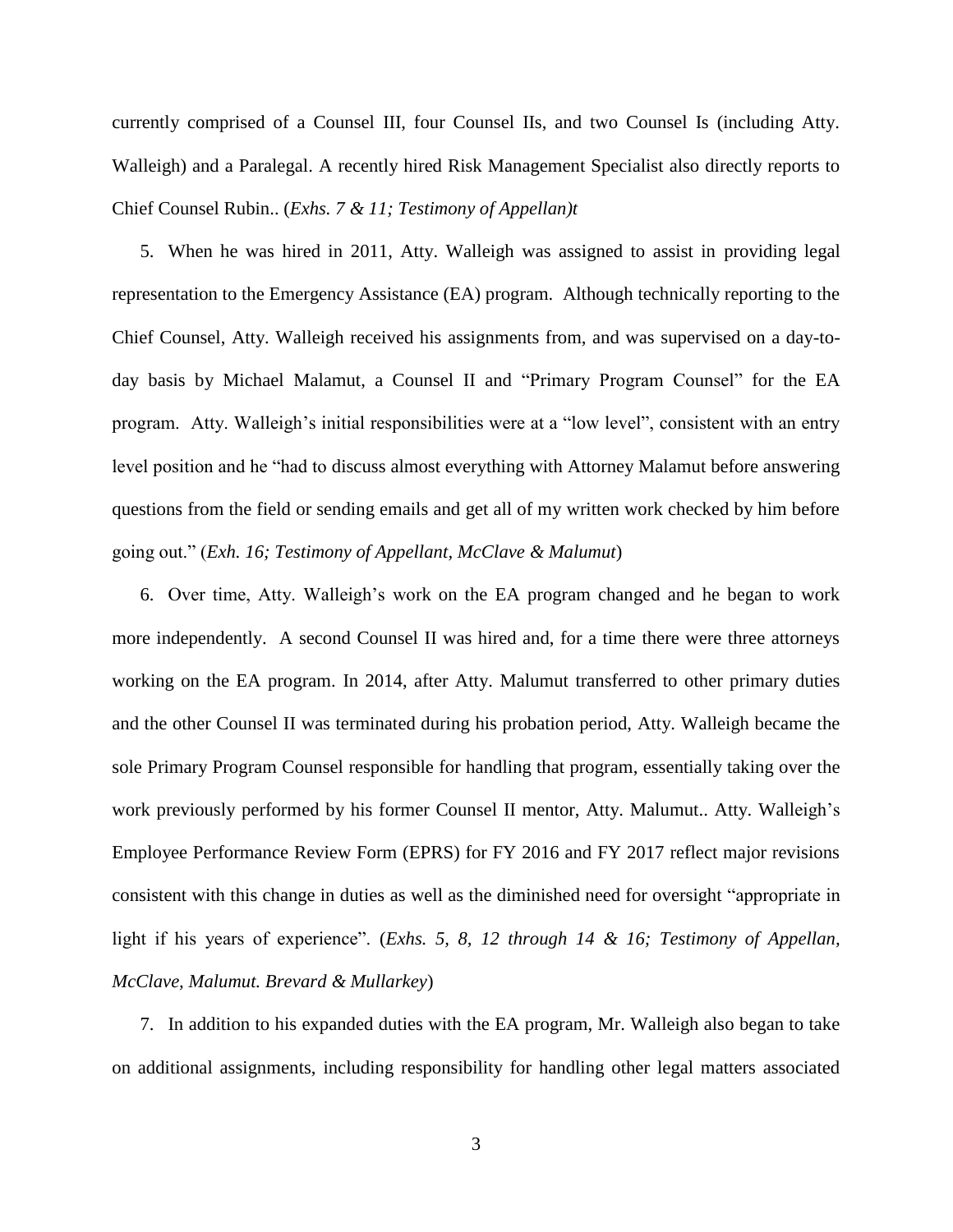with the other major programs (HomeBase [HB] and Rental Assistance for Families in Transition [RAFT] under the umbrella of DHCD's Department of Housing Stabilization (DHS).<sup>3</sup> Prior to the hiring of a risk management specialist, Atty. Walleigh was assigned to provide risk management assistance as well, which involved representing DHCD's interest at the "insurer of public housing authorities, monitoring tort cases (slip & falls, etc.) and recommending settlements when the amounts exceeded the public housing authority's deductible. Substantially all of these tasks require particularized expertise regarding DHS programs and are performed independently with minimal or no direct day-to-day task-oriented supervision. He now assigns all EA cases, either to himself or Atty. Malumut. He is training a new Counsel I to whom he will also be assigning EA cases when that new employee is fully trained. (*Exhs. 1, 5, 7 through 9, 12 through 16; Testimony of Appellant, McClave, Malumut, Brevard & Mullarkey*)

8. Atty. Walleigh devotes more than 60% of his time to duties associated with the DHS programs (EA, HB and RAFT), where he serves as the Principal Program Counsel, serving as the lead legal advisor to the DHS, providing legal counsel and advise to the Deputy Undersecretary, Assistant Secretary, Associate Director, Director of Field Operations and all field staff on matters regarding DHS programs. He acts without supervision to explain how rules and regulations apply to individual participant/applicant situations as requested by DHC staff. He is also consulted by senior DHS program staff for assistance in supporting or opposing legislation affecting agency operations, including analysis of budget provisions affecting the agency. He writes Housing Stabilization Notices (HSNs) which are sub-regulatory policy documents, subject to legislative review, containing policy interpretation and guidance for use by the agency. (*Exhs. 8, 9 & 12 through 16; Testimony of Appellant ,Malumut, Brevard & Mullarkey*)

 $\overline{a}$ 

 $3$  DHS programs comprise over 60 $\textdegree$  of all DHCD budget and spending (\$253 Million out of approximately \$30 million). The EA program is the largest program at DHCD and alone accounts for approximately 30% of the agency's budget (\$155 million.) (*Exh. 16*)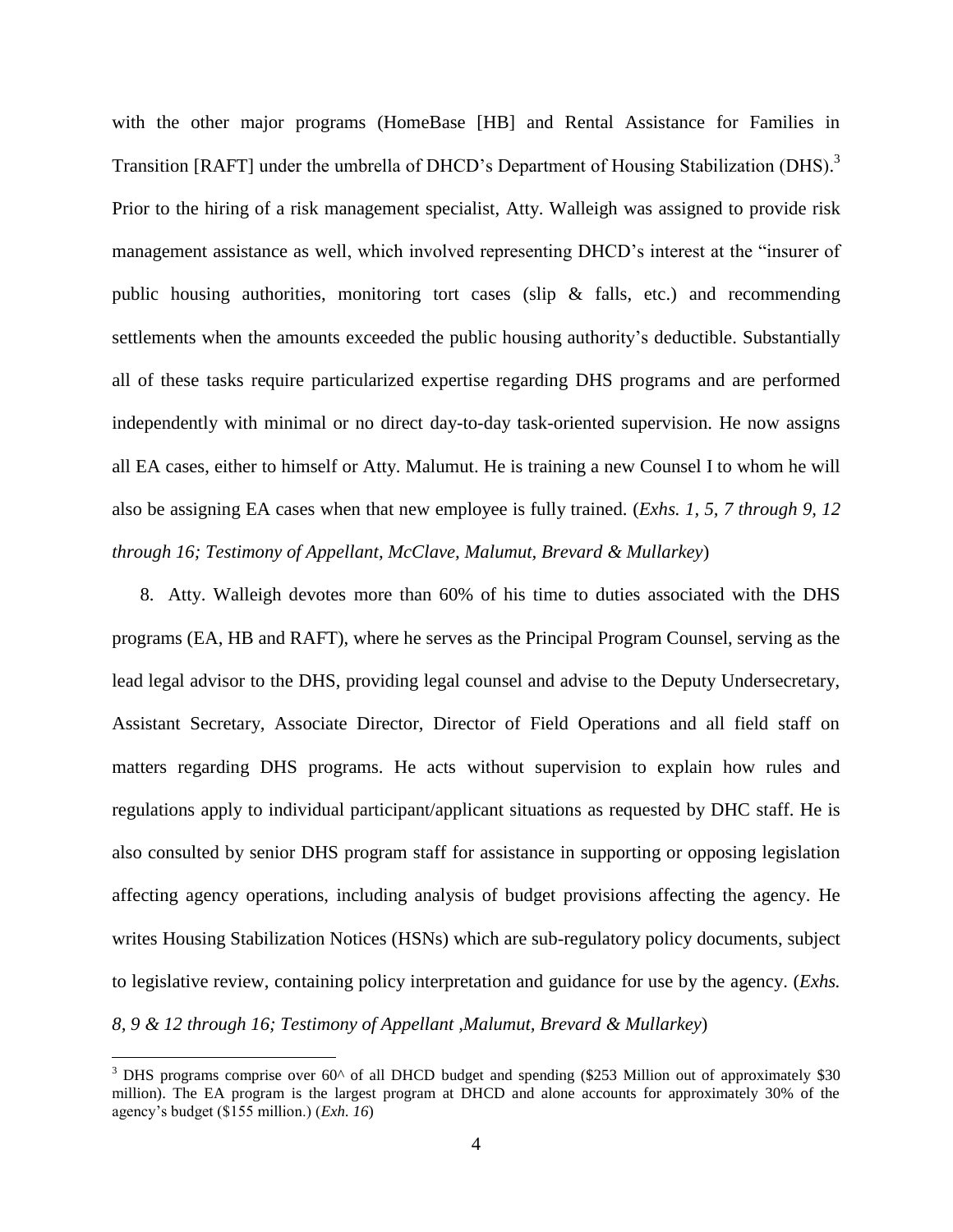9. Atty. Walleigh interacts directly with external state and federal agencies (which has included the Department of Homeland Security, Department of Children & Families and municipal law enforcement) and represents the department in litigation, primarily 30A appeals and civil actions for TROs and injunctive relief against DHCD under the EA program. In performing his duties, Atty. Walleigh travels throughout the Commonwealth to housing and superior courts, where he is required to act independently and make the appropriate legal arguments and recommend settlement of cases for approval by DHS management and staff.<sup>4</sup> He also works in collaboration with the Governor's Legal Counsel and the Office of the Attorney General in two complex class actions involving the agency. He serves as OGC counsel assigned to an inter-agency "Chapter 55" task force that is crafting a data-sharing agreement that will eventually enable the collection and analysis of data across state agencies for use in addressing the opioid crisis by creating the protocol for converting that data to protect confidentiality of individuals involved who are receiving public assistance from DHS and other state agencies. His assignment to this task force was largely due to his expertise gained as the DHS's Primary Program Counsel and his role as the agency public records officer. (*Exhs.1, 8, 9 & 12 through 16; Testimony of Appellant, McClave, Rubin, Mullarkey* )

10. As public records officer since 2012, Atty. Walleigh is the OGC attorney who is solely responsible to coordinate and respond to public records requests, as well as subpoenas, directed to the department and its staff. He performs this function with little to no supervision. His duties as public records officer involve about 20% of his time, call for careful attention to protection of confidential information that is exempt from the public records law, and require direct and independent interaction with the public. (*Exhs. 8, 9, 15 & 16; Testimony of Appellant*)

 $\overline{a}$ 

<sup>4</sup> Among his recent tasks, Atty. Walleigh re-wrote the "Settlement Form" that is used by all counsel to document settlements reached in EA appeals. . (*Testimony of Malumut*)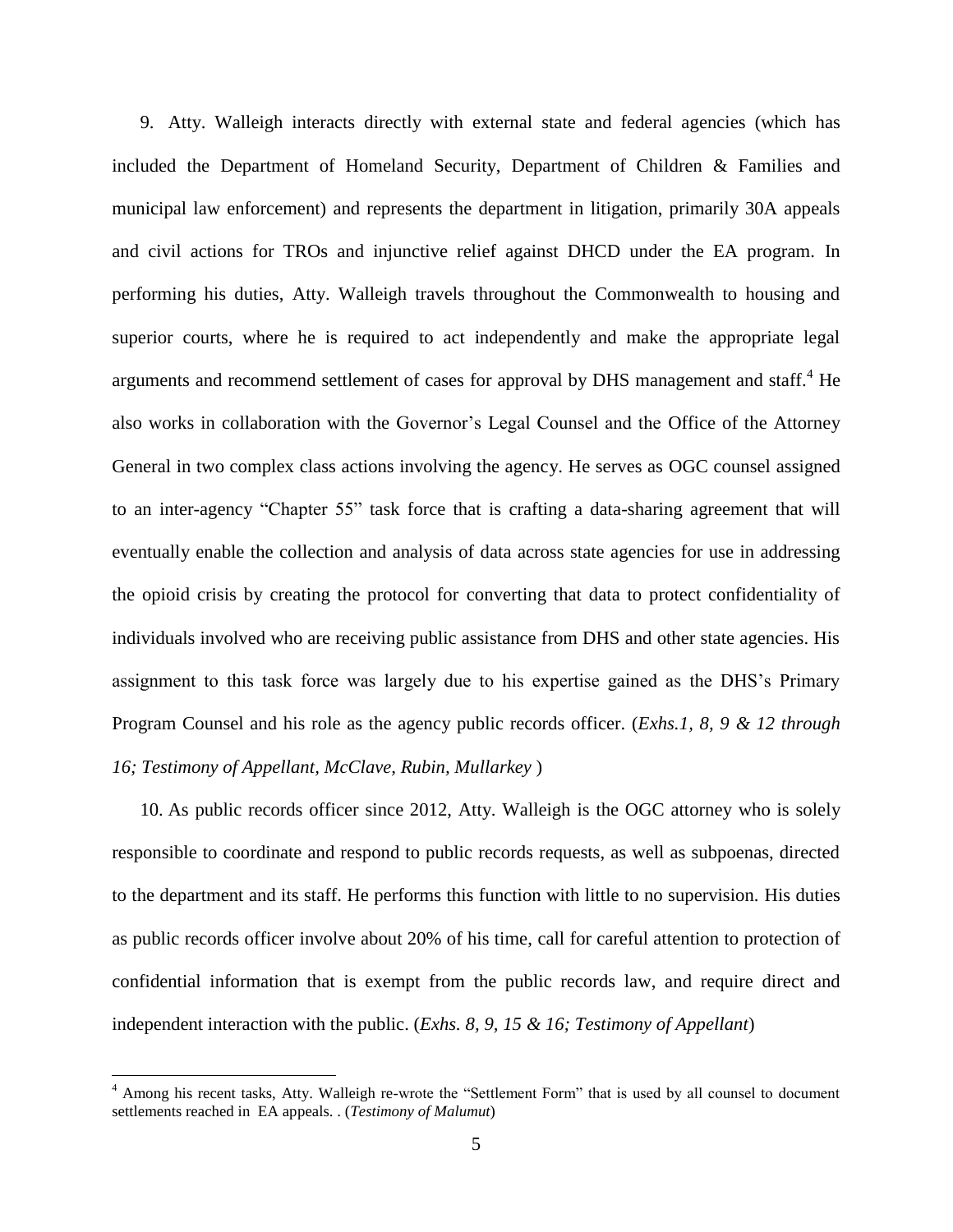11. On or about June 21, 2016, Atty. Walleigh requested that DHCD reclassify his position from Counsel I to Counsel II. (*Exhs/ 6 & 9; Testimony of Appellant & Foley*)

12. By letter dated November 29, 2016, DHCD's Director of Human Resources, Jennifer L. Foley, informed Atty. Walleigh that, after review of his initial appeal form and addendum and conducting interviews with Atty. Walleigh and the OGC's Chief Counsel and Deputy Counsel, DHCD had determined that he was properly classified as a Counsel I and his request for reclassification was denied. (*Exh. 6; Testimony of Foley*)<sup>5</sup>

13. Atty. Walleigh duly appealed DHCD's denial of his reclassification request to the Massachusetts Human Resources Division (HRD). By letter dated January 3, 2017, HRD Personnel Analyst Latoya Odlum, informed Atty. Walleigh that HRD concurred with DHCD's decision that the "the duties being performed by you do not warrant the reallocation of your position and therefore we must den your appeal." Atty. Walleigh's appeal to the Commission duly ensued. (*Exhs. 3 through 6*)

14. The Counsel Series Class Specification were revised by HRD in August 2013. Among other things, the revison added a new title of Counsel III to the previous two titles in the series – Counsel I and Counsel II – and made significant changes in how the titles were distinguished from one another. The overall description of the Counsel Series (Levels I-III) states:

There are three levels of work in the Counsel series. Incumbents of classifications in this series represent the interests of assigned agencies in dispute resolution and legal proceedings; collect facts and evidence; perform legal research and analysis; prepare and manage cases for review by a tribunal; provide guidance, advice and recommendations to agency staff and others on legal matters; draft administrative and legal documents; and provide customer service and information to the public on agency functions, rules and regulations

The basic purpose of this work is to provide legal representation and support to the agency and to help it fulfill its mission and meet its legal obligations.

(*Exh. 10*)

 $\overline{a}$ 

<sup>5</sup> DCHD's November 29, 2016 dential letter pre-dates the Commission's decision in Thomson v. Human Resources Div., 28 MCSR (2016). See discussion, pp. infra.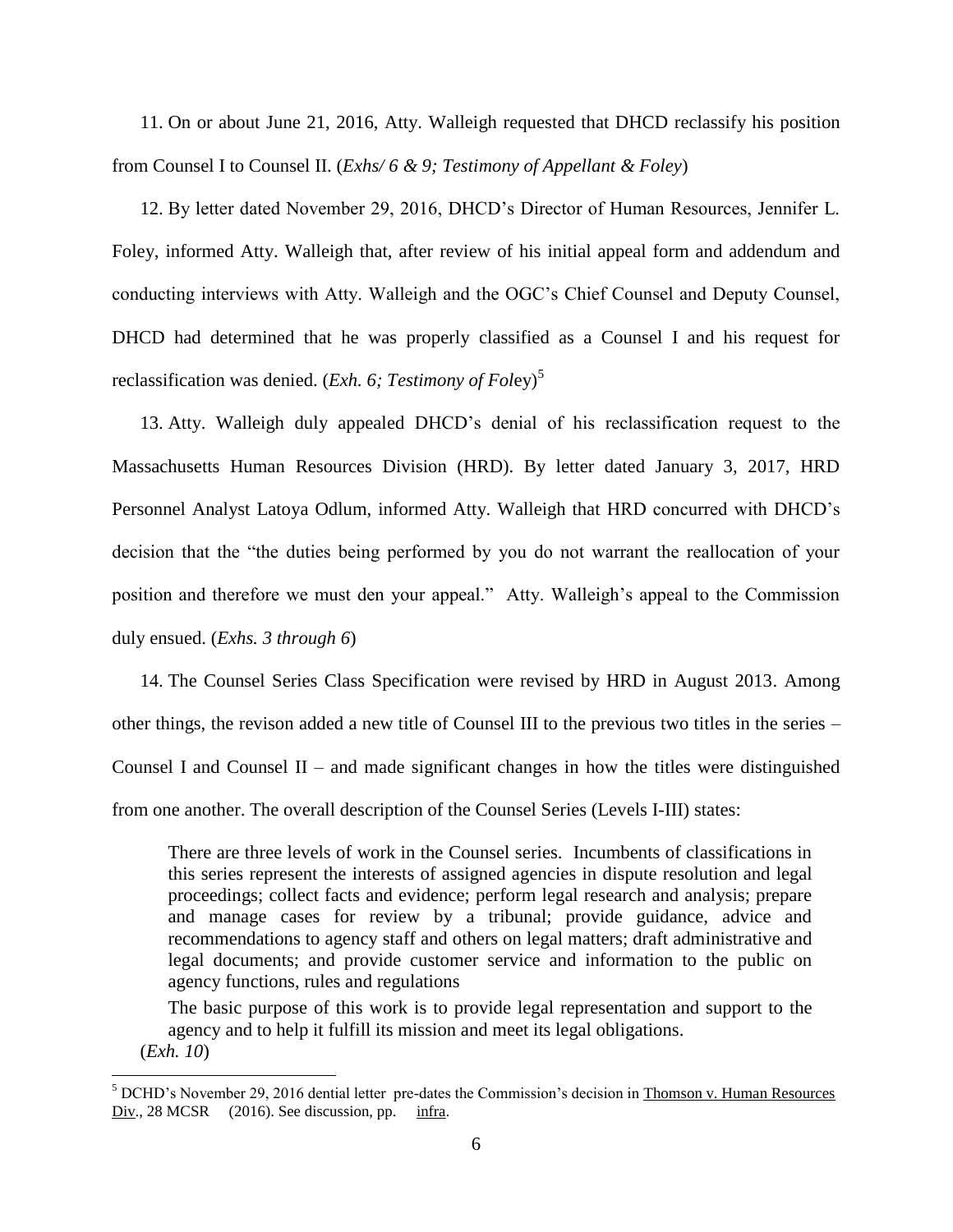15. The Class Specification for Counsel I provides:

# **Distinguishing Characteristics:**

This is the entry-level professional classification in this series. Incumbents seek guidance and advice from more experienced colleagues and are focused on gaining the experience to perform more independently.

# Supervision Received:

Incumbents receive general supervision from employees of higher grade who provide work assignments and review performance through formal and informal verbal and written reports for effectiveness and conformance to laws, regulations and agency policy.

# Supervision Exercised:

Incumbents may provide functional direction to interns, students and support staff through advice, guidance and delegation of tasks and may participate in the training and mentoring of new employees.

# Functions Performed:

Incumbents may perform the following:

- Advise agency staff on legal matters by interpreting laws, rules, regulations, judicial decisions and opinions related to agency operations. This includes educating staff on the laws, rules and policies governing agency operations; providing legal advice to agency staff when resolving problems and determining appropriate actions; monitoring actions of agency staff to identify legal issues or problems; and reviewing contracts to ensure that all agency activities comply with applicable laws.
- Obtain information needed to represent the agency in dispute resolution by conducting research and analysis of the applicable laws, statutes and regulations, and by reviewing case files, case history, and evidence submitted by opposing parties to understand the facts and issues and to determine the best course of action.
- Mediate or negotiate with opposing parties, when appropriate, to reach resolution, avoid litigation and mitigate damage to the agency.
- Prepare cases and represent the agency in dispute resolution by determining case strategy, conducting discovery, identifying and presenting the most relevant and appropriate evidence and witnesses, responding to evidence and witnesses presented by opposing parties; and instruction parties and witnesses on procedural format to ensure that all testimony and evidence are properly presented.
- Draft administrative, court, and other legal documents (e.g., memos, decisions, contracts, deeds, pleadings, regulations, opinions, comments) to communicate information to interested parties and to record outcomes and decisions, ensuring that such documents are complete, accurate available for future review and in compliance with law.
- Advocate in courts or administrative hearings on behalf of the clients and/or the agency to ensure the consistent application of laws, to represent the interests of the agency, develop legal strategy and effectively and efficiently manage the flow of cases.
- Provide information to the public by answering inquiries regarding agency functions, services, rules, and procedures to accurately represent the agency.
- Manage and monitor individual cases, assignments and projects to ensure timely resolution of cases and to contribute to the achievement of overall agency goals.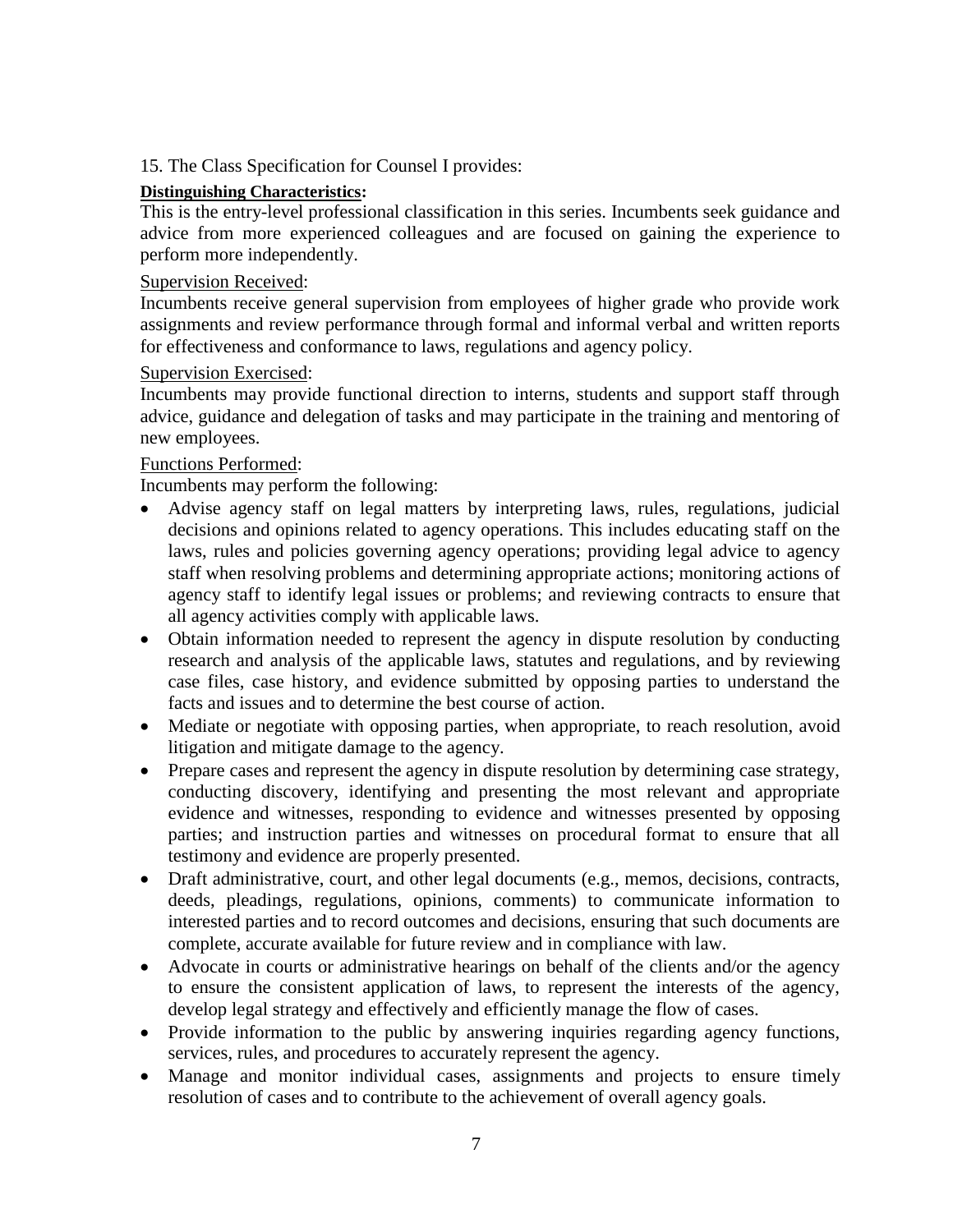## **Key Accountabilities:**

Incumbents at this level have the decision-making authority to:

- Prioritize and manage assigned workload and caseload.
- Make recommendations regarding the course of action for specific cases, including whether a case could be resolved through settlement, mediation or negotiation.
- Develop case strategy once the course of action has been approved.
- Decide what evidence and facts are most relevant and should be presented to support the position of the agency in dispute resolution.
- Issue recommendations for final decision of cases and for some routine or less-complex cases to issue a final resolution without further review.

## **Relationships with Others**:

Key contacts and relationships for incumbents include other agency Counsel (e.g. team members and mentors), agency management and staff, clients and/or consumers, outside attorneys, contractors/vendors; and the general public.

#### **Knowledge, Education & Experience:**

Incumbents must have a Juris Doctor (JD) degree, admission to the Massachusetts Bar and some experience in legal research, legal writing and legal procedures and processes. (*Exh.10*)

# 16. The Class Specification for Counsel II provides:

## **Distinguishing Characteristics:**

This is the experienced professional level classification in this series, and in some work environments can also be the first level of supervision. Incumbents typically possess greater experience and may have specialized expertise in a specific area of the law (e.g., administrative, family, finance, labor and employment, litigation) or general knowledge of other areas or broad knowledge of multiple areas. While incumbents may seek guidance and advice from more senior colleagues on complex issues and situations, they have thorough knowledge of laws, legal principles and practices and have the ability to handle most cases independently. At this level, incumbents are expected to perform the duties described for Level I. but generally will have more experience and expertise, handle more complex cases and collaborate and interact with others outside of the agency more often. At this level, incumbents may receive less supervision than incumbents at Level I and may also exercise greater independence in decision making.

## Supervision Received:

Incumbents receive general supervision from employees of higher grade who provide guidance, work assignments and review performance through formal and informal verbal and written reports for effectiveness and conformance to laws, regulations and agency policy.

## Supervision Exercised:

Incumbents may provide functional direction to interns, students, support staff and other personnel through guidance, instruction and delegation of tasks and participate in the training and mentoring of new employees.

Incumbents may exercise direct supervision over, assign work to, and review the performance of interns, support staff or other personnel. Incumbents may also participate in the interviewing process or may make recommendations for new hires.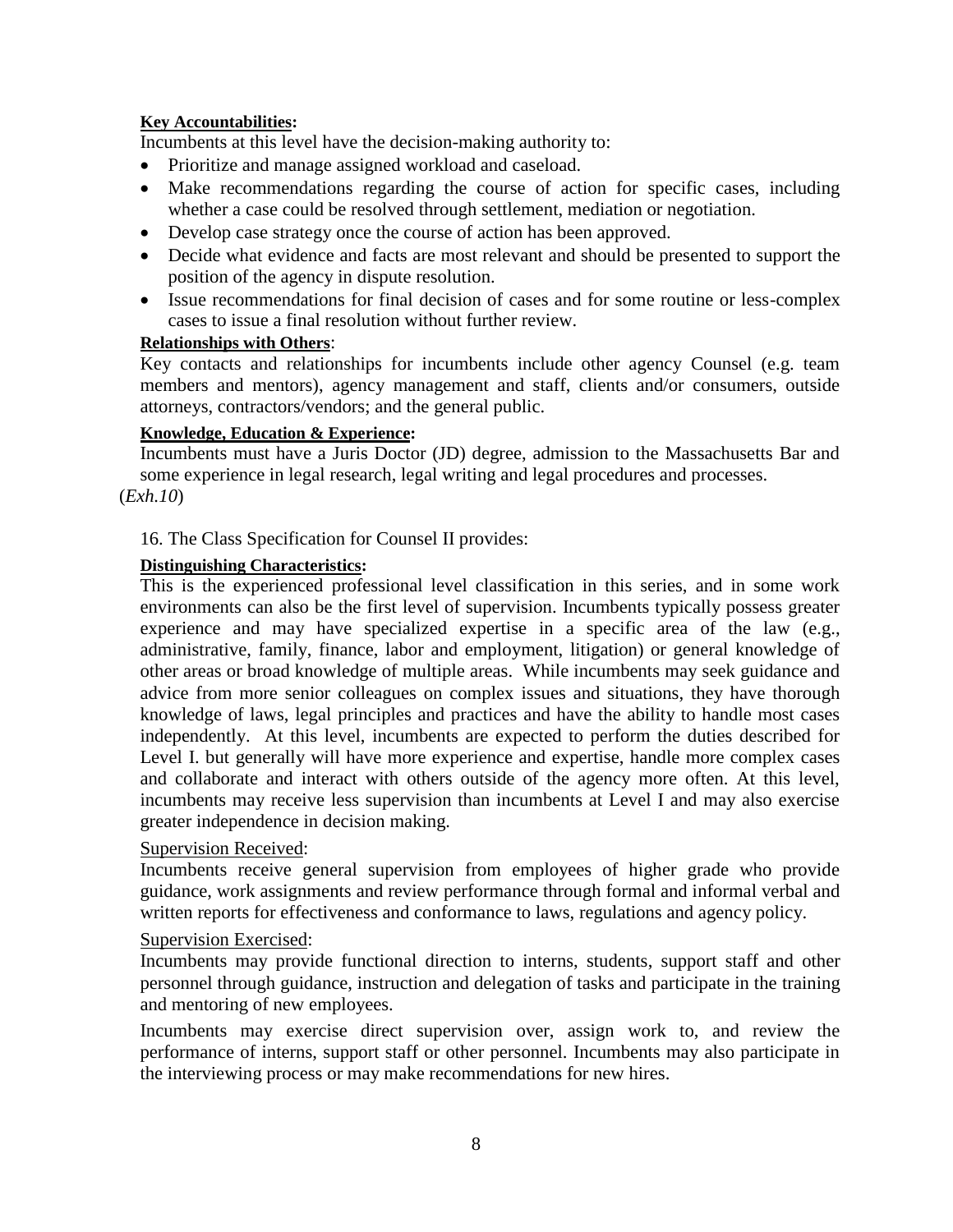### Additional Functions Performed:

Incumbents may perform the following:

- Communicate with representatives of other agencies, including the Legislature and collaborate with cross-functional or cross-agency teams and stakeholders to share information, resolve issues and develop or implement new programs..
- Draft new policies and regulations or amendments to existing polices and regulations, based on legal research and agency needs, to streamline agency practices, support operational efficiencies and ensure agency compliance with laws.
- Present memoranda supporting or opposing legislation affecting agency operations.

## **Key Accountabilities:**

Incumbents at this level have the decision-making authority to:

- Allocate cases and assignments to supervisees most appropriately.
- Prioritize and mange personal assigned workloads and caseloads as well as the workloads and caseloads of direct reports.
- Issue recommendations for final decision of cases and for some cases, to issue a final resolution without further review.

#### **Relationships with Others**:

In addition to the contacts listed for the Counsel Level I, key contacts and relationships for Counsel Level II incumbents include additional external contacts, including stakeholders.

## **Knowledge, Education & Experience:**

Incumbents must have a Juris Doctor (JD) degree, admission to the Massachusetts Bar and (A) [sic] at least three years of full-time, or equivalent part-time, professional experience in the practice of law.

(*Exh.10*)

# **APPLICABLE CIVIL SERVICE LAW**

G.L.c.30, §49 provides:

Any manager or employee of the commonwealth objecting to any provision of the classification affecting his office or position may appeal in writing to the personnel administrator. . . Any manager or employee or group of employees further aggrieved after appeal to the personnel administrator may appeal to the civil service commission. Said commission shall hear all appeals as if said appeals were originally entered before it. If said commission finds that the office or position of the person appealing warrants a different position reallocation . . . it shall be effective as of the date of appeal . . .

"The determining factor of a reclassification is the distribution of time that an individual spends

performing the function of a job classification." Roscoe v. Department of Environmental

Protection, 15 MCSR 47 (2002). As a general rule, an employee must establish that she is

performing duties encompassed within the higher level position the majority (i.e., at least 50% or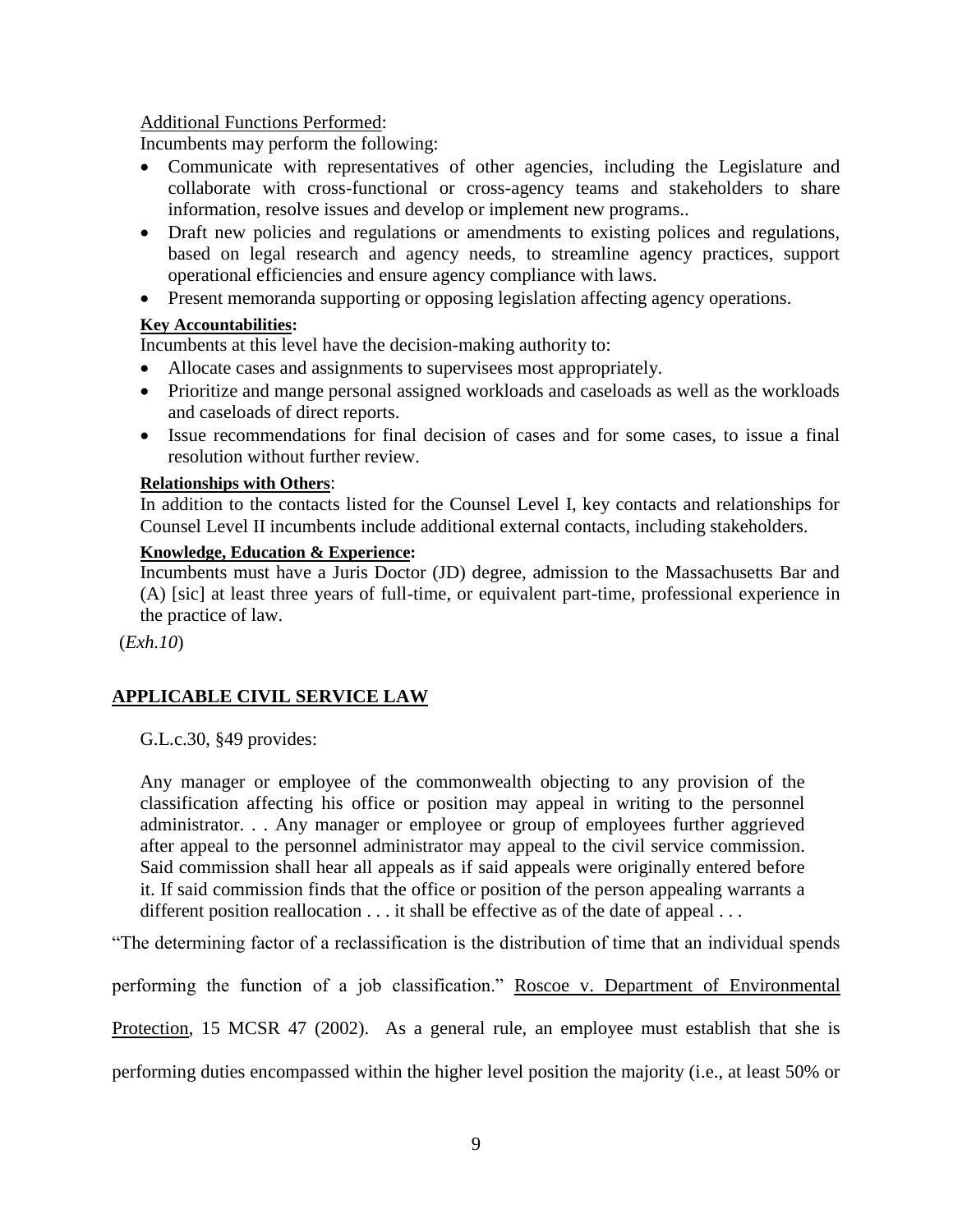more) of the time. See, e.g., Pellegrino v. Department of State Police, 18 MCSR 261 (2005) (at least 51%); Morawski v. Department of Revenue, 14 MCSR 188 (2001) (more than 50%); Madison v. Department of Public Health, 12 MCSR 49 (1999) (at least 50%); Kennedy v. Holyoke Community College, 11 MCSR 302 (1998) (at least 50%).

Because of its unique structure as compared with other civil service class specifications, however, the Commission has used a somewhat different approach to requests for reclassification of attorneys under the 2013 revision of the Counsel Series Class Specifications. In Thomson v. Division of Insurance., 29 MCSR 585 (2016), the first appeal to come before the Commission under the 2013 Class Specifications, the Commission approved reclassification of that Appellant, a Counsel II, to the newly-created position of Counsel III. The Commission's Decision summarized the rationale for applying a different approach to Counsel Series appeals:

Clearly, a considerable amount of time, effort and thought was devoted to the development of the new Counsel Series Specifications. The Commission acknowledges that the process was especially complicated because it presented challenges to craft a specification that would be effective to distinguish, by level of expertise, the work performed by skilled legal counsel employed in a wide variety of diverse jobs across state government. By definition, all legal counsel employed by the Commonwealth hold a post-graduate doctorate-level degree and have attained some level of accomplishment in the law. Many come into state government with prior, often extensive experience in a particular field within the practice of law. In addition, unlike many other job specifications that provide a clear civil service "career ladder" from entry level into management roles, the new Counsel Specifications were not intended to be used to provide such a path; indeed, the original drafts were expressly rejected because they overlapped with management positions in the legal area.

Given these factors, the new Counsel Specifications, understandably, depart from the typical job and class specifications that have been the focus of prior Commission reclassification appeals. In addition, the degree of overlap from one Counsel job title to another . . . is much more pronounced than found in most other class specifications.

Accordingly, the Commission reviewed this reclassification appeal under a slightly modified paradigm tailored to resolve the ambiguities in the unique terminology used and to fit that terminology into a workable means to differentiate the work performed by each of the three Counsel job titles. In brief, the Commission has applied a three-prong test to distinguish the job performed by a Counsel III: (a) the Counsel III must have the "Knowledge Education and Experience" as well as the additional requirements described for a Counsel III in the section of the specification entitled "Incumbents are required to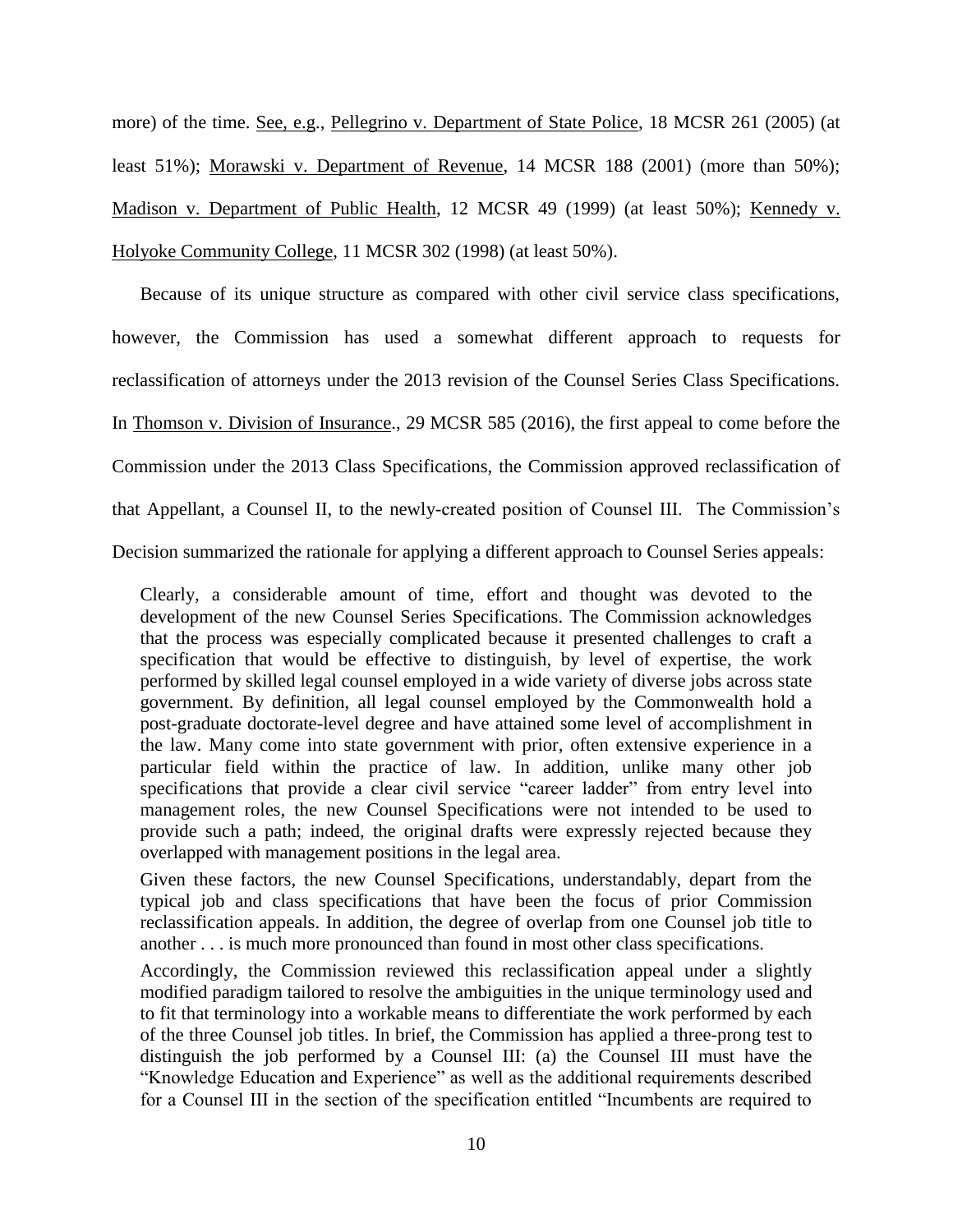have the following at the time of hire"; (b) a Counsel III must have the "distinguishing characteristic" as THE most expert and experienced attorney in the agency in a specific area of expertise essential to a core mission of the agency; and (c) the Counsel III must perform, in the aggregate, at least a majority of the time, duties listed in the Counsel III class specifications under "Supervision Exercised", "Additional Functions Performed", "Additional Key Accountabilities" and "Relationships with Others", with the "Supervision Received" by a Counsel III.

In applying the "distinguishing characteristic" criterion, the Commission will consider the significance of the area of expertise to the core mission of the agency and the degree of specialization involved. Generalized expertise, such as knowledge of administrative law or trial practice, would be less likely to meet the "distinguishing characteristic" criterion than, say, a subject-specific expertise, such as the automobile insurance market expertise held by the Appellant in this case. In addition, the Commission would consider the frequency with which the agency (or a person outside the agency) relies on that expertise, i.e., is it sporadic or regular and sustained and is it current. Although some regular level of work above de minimus would be expected in the area of expertise, the Commission does not construe the Counsel III specification to require that the employee must be working in the area of expertise more than 50% of the time; that threshold can be met so long as the aggregate duties performed a majority of the time involve any combination of the duties covered by the Counsel III job description as noted herein. Finally, in view of the unusual level of overlap between Counsel II and Counsel III, and the ambiguity in the language used in the specification that purports to "distinguish" those duties, the fact that some of the duties may describe work that can be done by either a Counsel II or Counsel III, the Commission will not exclude from the calculation of the over 50% paradigm work solely because it fits both categories, but will consider all of the facts presented on a case-by-case basis.

Since the Thompson Decision, the Commission has decided four other Counsel Series

reclassification appeals.

- In Rubin v. HRD, 30 MCSR 8 (2017) the Commission allowed the Appellant's appeal for reclassification to a Counsel III, finding that she was the Division of Insurance "go to" expert in several areas of insurance law and performed those duties, along with others, at the Counsel III level a majority of her time.
- In Phelan v. Division of Insurance, 30 MCSR 45 (2017), the Commission upheld the denial of those Appellants' appeals for reclassification of their positions from Counsel II to Counsel III, finding that they did not meet the Commission['s modified test for reclassification to the newly created Counsel III position.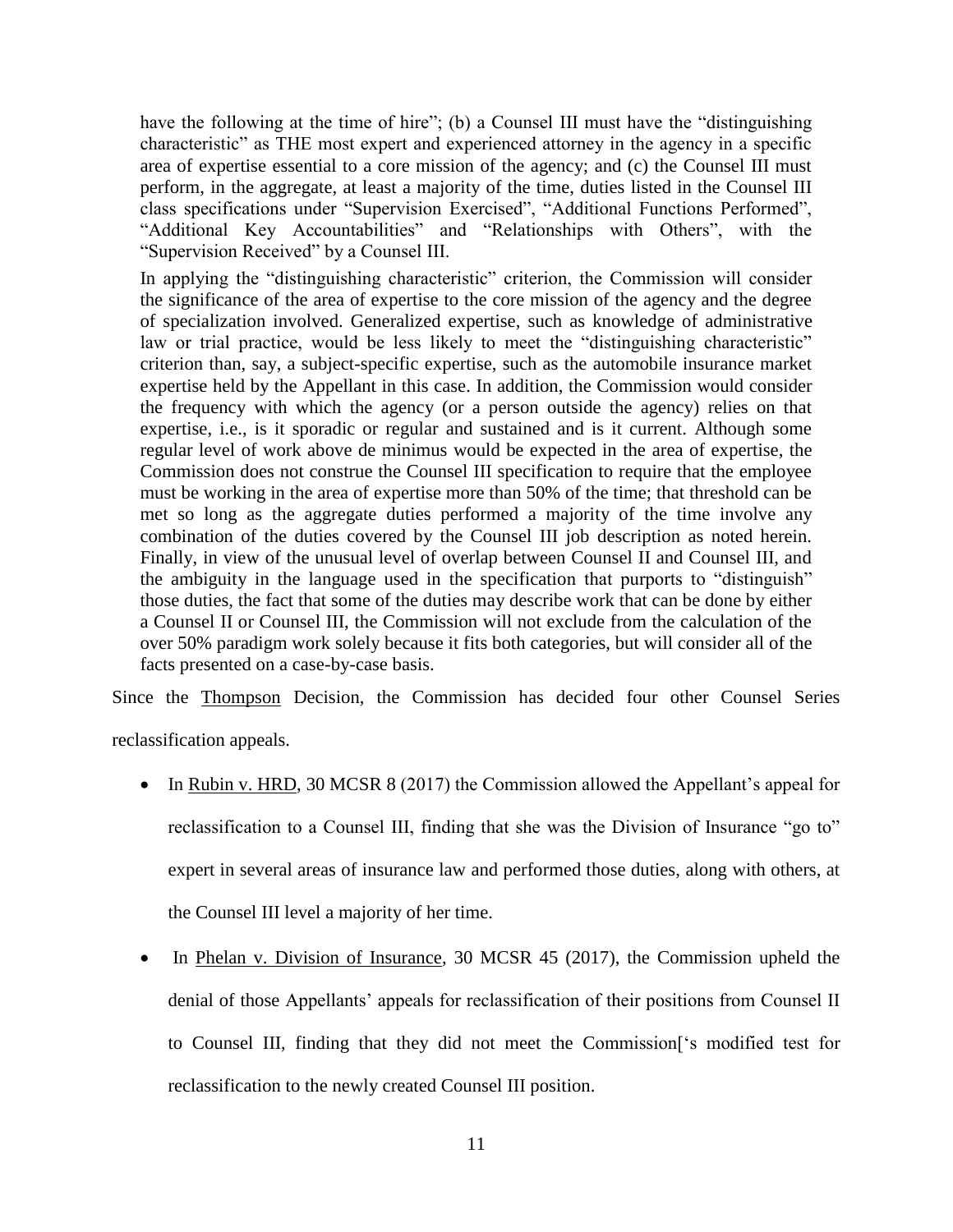- In Tannenbaum v. Department of Revenue, 30 MCSR 167 (2017), the Commission upheld the denial of a request for reclassification from Counsel I to Counsel II. Although the Appellant had over ten years of experience as a Counsel I, her duties had not expanded to include any Counsel II-specific tasks, she was not handling cases of particularly more complexity than others, she had one of the largest backlogs on the staff, and did not possess any specialized expertise in any core area of practice.
- In Duvall-Paprocki v. Department of Revenue, 29 MCSR 188 (2017), the Commission denied an appeal for reclassification from Counsel I to Counsel II. Although the Appellant had seven years' experience as a Counsel I and performed with greater efficiency, and productivity her duties had not changed or become particularly more specialized or complex and still required supervision over non-routine matters. In addition, she lacked supervisory responsibility which, for the particular unit to which she was assigned, DOR had consistently specified was a required duty for all Counsel IIs.

#### **ANALYSIS**

Atty. Walleigh has proved that his work has evolved from an entry-level Counsel I position into a Counsel II level job. After five years with the DHCD's OGC, he has assumed the responsibility as the primary, lead attorney for the DHS, one of the key parts of the DHCD, a function that he mostly inherited from the Counsel II who had trained and mentored him since he began his employment with OGC. Atty. Walleigh has developed into the "go to" attorney for virtually all DHS legal matters, which now includes the EA program that was his original area of responsibility and which is the largest program from a budgetary viewpoint within the DHCD, as well as the HB and RAFT programs, along with other ancillary duties as the DHCD public information officer and responsibility to handle or monitor DHCD litigation across the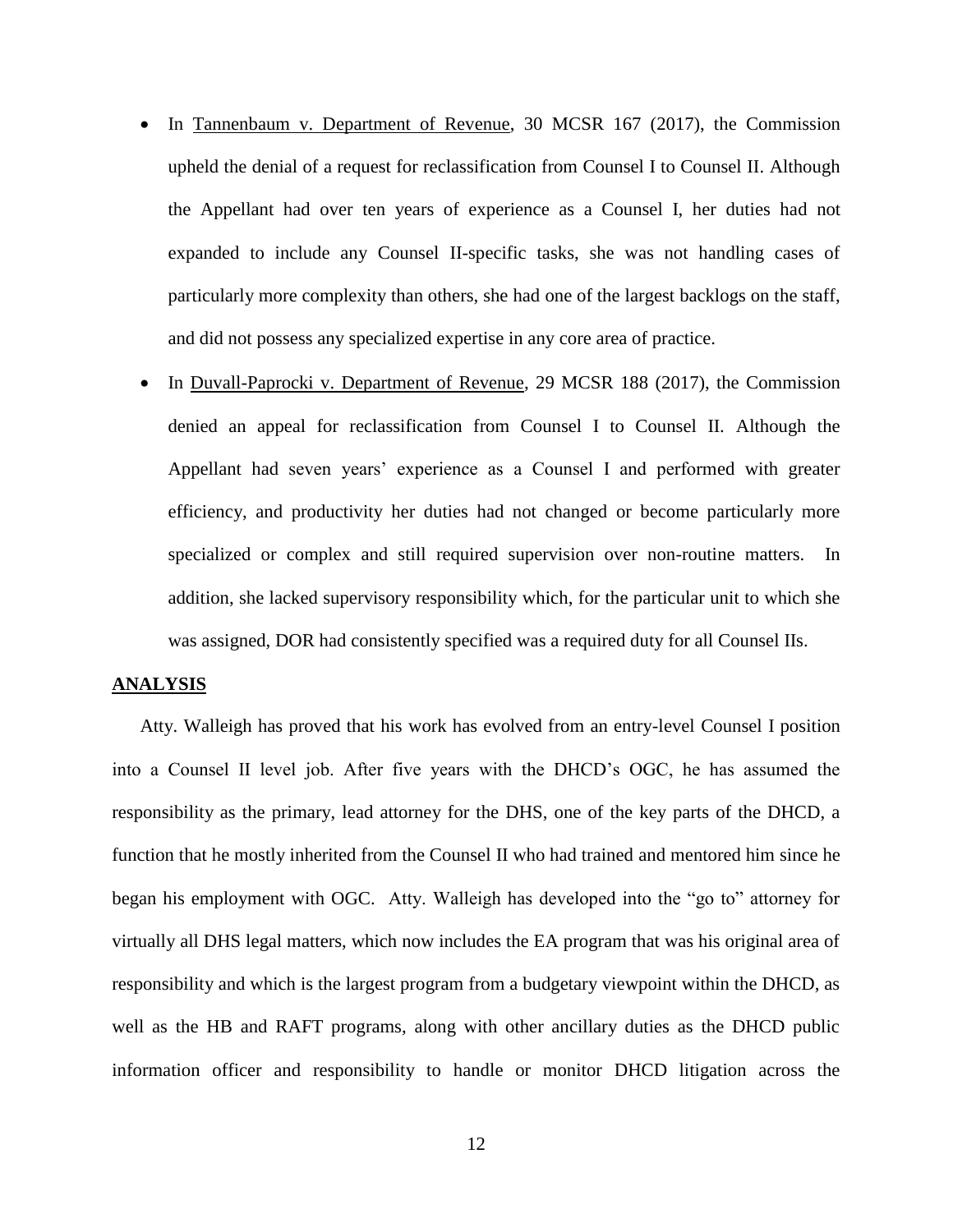Commonwealth in his area of expertise. In performing these duties, Atty. Walleigh must regularly apply his expertise in the exercise of his considerable discretion in decision-making. He generally acts independently with respect to most of his duties, and receives only minimal supervision from OGC Chief Counsel in performing these core functions of his job..

Thus, under the facts of his case, Mr. Walleigh meets the Commission's modified test for reclassification under the Counsel Series Class Specification: (1) he possesses the minimum Counsel II entry requirements – a JD degree, three years of experience and membership in the Massachusetts Bar; (2) his specialized expertise as the "go to" legal advisor to the DHS satisfies the requirements of the "Distinguishing Characteristics" of a Counsel II for a higher and broader level of knowledge related to a core agency mission, something that is neither expected of, or within the capability of the entry-level Counsel I; and (3) the reliance by DHS senior staff on his specialized expertise as the lead counsel in handling EA, HB, RAFT, along with providing expert advice and drafting of other legal documents regarding the law, regulations, policy, proposed legislation and other issues affecting DHS, which alone, involves more than 60% of his time, plus his specific tasks relating to handling confidential information as the OGC public records officer and as the OGC member of the "Chapter 55" task force (another 20% of his time), shows that, in the aggregate, every one of the Counsel II-specific duties (save for not performing as a formal, direct supervisor, which is an optional duty under the revised Counsel II specifications and in the OGC) are an integral and major part of his job.

Indeed, in comparing the duties of a Counsel I and Counsel II, I find it significant that the Counsel Series Class Specifications "Distinguishing Characteristics" expressly provide that the all of the duties of a Counsel I are also duties at the Counsel II level, which only reinforces the conclusion that, if anything, "overlapping duties" are to be less critical to an assessment of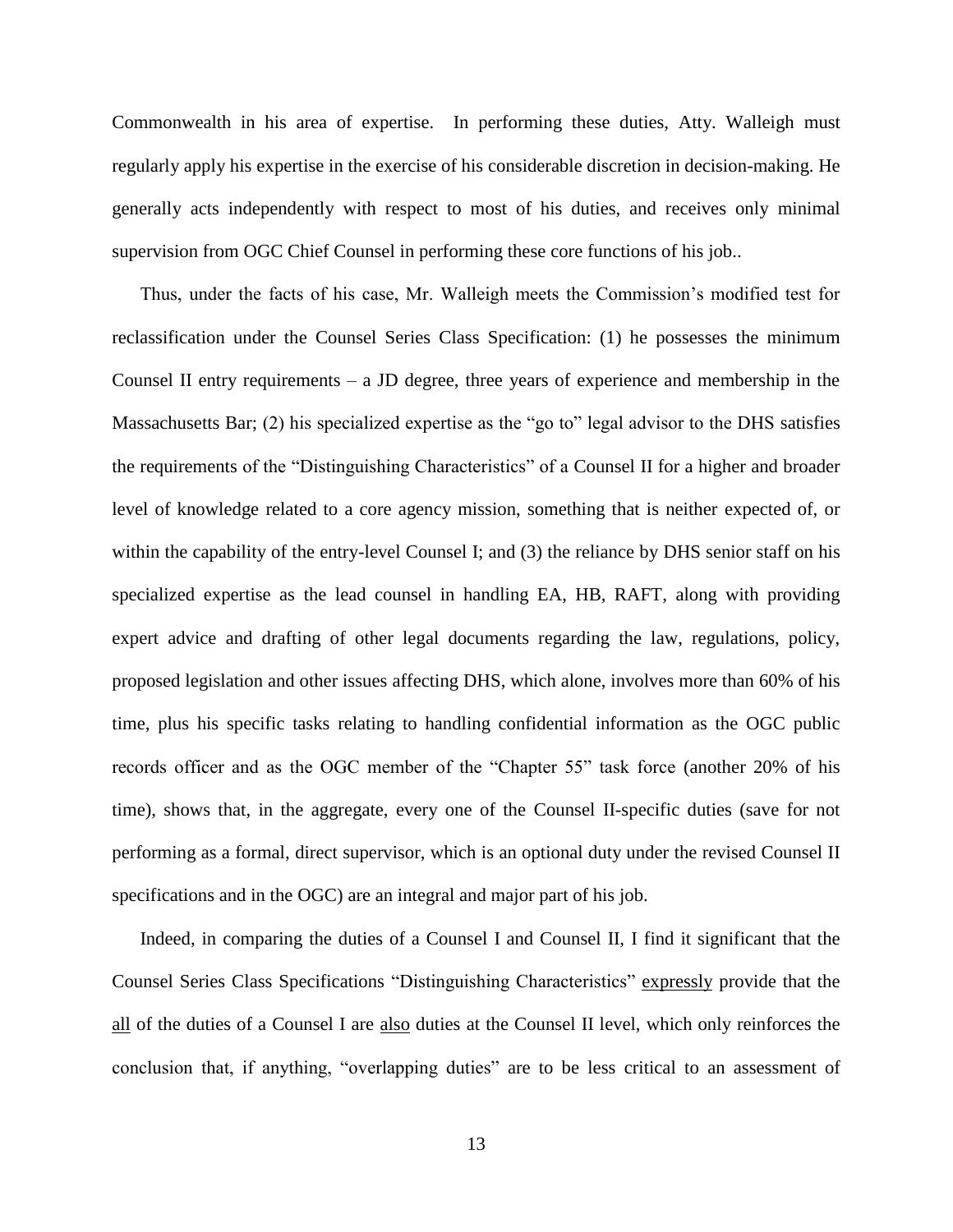whether an attorney is performing at Counsel I or Counsel II that it would be in making the comparison of Counsel II to Counsel III. Rather, in meeting the "50+%" threshold for distinguishing between Counsel I and Counsel II, the time spent on the specific "additional" duties, while relevant, is not necessarily determinative, so long as the attorney can establish that, in the aggregate (a) the need for his/her specialized agency-specific expertise, (b) more frequent handling of complex issues and increased collaboration and interaction with those outside the OGC, per se, and (c) the lower level of oversight received, are brought to bear in at least a majority of all of the work he/she performs. This view seems to be the most rational way to apply the new Counsel II specification in a manner consistent with what appears to be its intent:

*At [the Counsel II] level, incumbents are expected to perform the duties described for Level I. but generally will have more experience and expertise, handle more complex cases and collaborate and interact with others outside of the agency more often*. At this level, incumbents may *receive less supervision* than incumbents at Level I and may also *exercise greater independence in decision making*. (*Exh. 10, emphasis added*)

Finally, it bears notice that most of the duties that Atty. Walleigh now performs were inherited from his former mentor, a Counsel II and that attorney, as well as virtually every other OGC witness who testified before the Commission uniformly, confirmed that Atty. Walleigh had the agency-specific expertise and the experience and independence that characterized the work of a Counsel II in the DHCD's OGC. .

Thus, this is not a case in which Atty. Walleigh simply "mastered the job of a Counsel I", which was the scenario in those cases in which Commission found that reclassification from Counsel I to a Counsel II was not warranted. See Duvall-Paprocki v. Department of Revenue, 30 MCSR 188 (2017) Tannenbaum v. Department of Revenue, 30 MCSR 167 (2017). Rather, here, Atty. Walleigh clearly grew from an entry-level Counsel I and stepped directly into the shoes of the Counsel II from whom he gained the specialized expertise needed to achieve that objective.